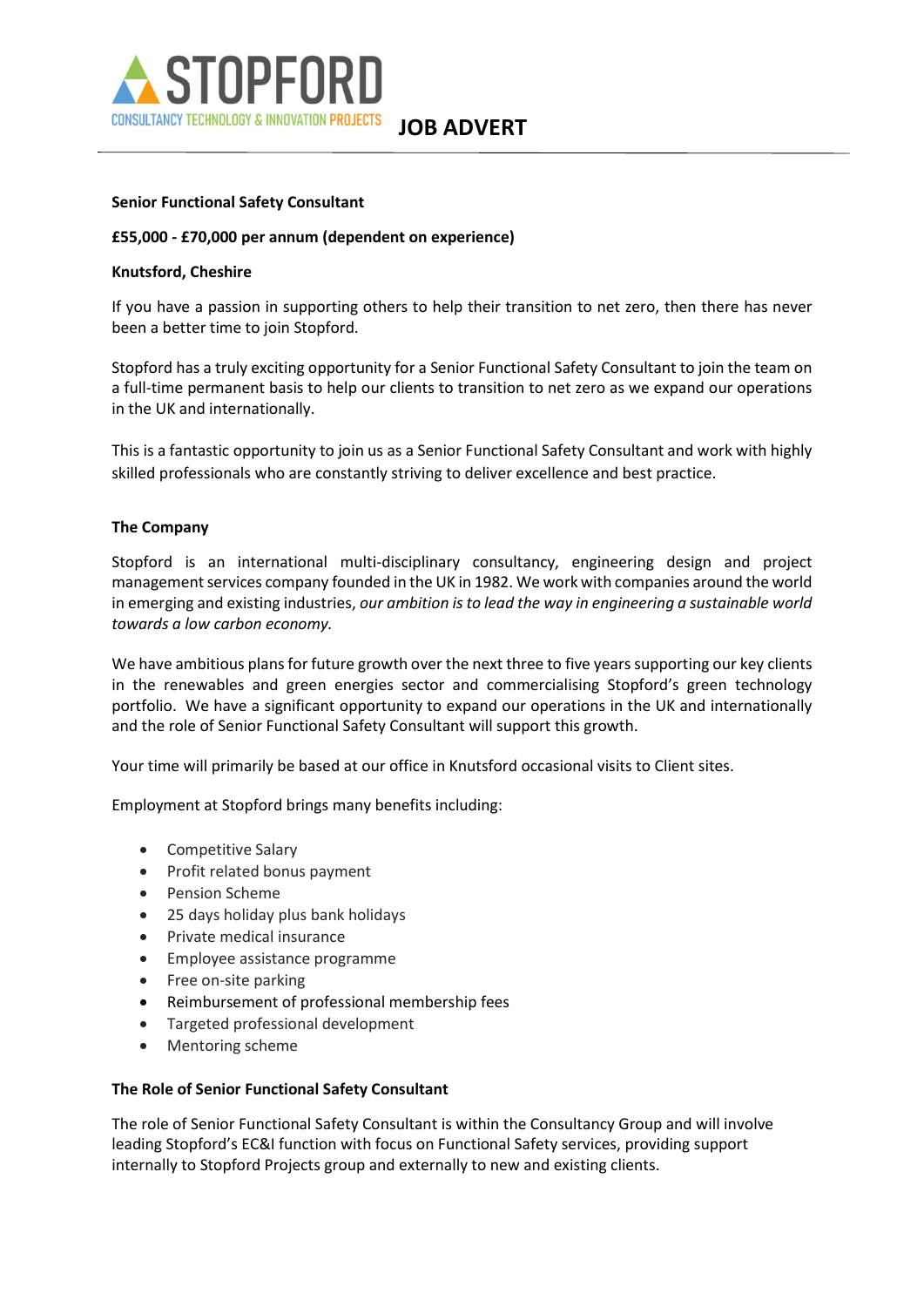

The services will be across many industrial sectors from chemical to the low carbon sector, such as plastics to oil and hydrogen.

## Key Responsibilities

You will assist in the development and delivery of Stopford's EC&I services, including SIS Design, Verification, Validation and Functional Safety Assessments. Specifically:

- Responsible to deliver assignments and projects on time, to cost and to the required quality.
- Undertake EC&I engineering duties and advise the EC&I team members in:
	- o Definition of EC&I Scopes of Work.
	- o Production EC&I Calculations and Specifications.
	- o Use of appropriate Standards.
	- o Bid analysis for procurement, installation, commissioning and testing.
- Liaise competently with all Stakeholders, providing leadership, advice, and feedback, representing the company at all times
- Involved in LOPA studies, undertaking Fault tree analysis
- Able to perform SIL verification using tools such as ABB's SafetyInsight  $TM$
- Developing reliability block diagrams
- Undertaking FSAs through the project lifecycle

In order to be successful in the role of Senior Functional Safety Consultant you will be / have:

- Ideally educated to a degree level.
- TUV FS Engineer Certification is essential
- Have significant experience in high hazard industries preferably petrochemicals and/or renewable energy industries.
- Have significant experience of working in a design and engineering environment across electrical, control and instrumentation.
- Experienced in safety systems design and validation (BS EN 61508 & BS EN 61511).
- In-depth knowledge of DSEAR/ATEX, hazardous area classification equipment/design and CompEx requirements.
- Able to perform accurate design calculations and complete cost estimates.
- An ability to think strategically and develop long range plans, understanding the implication of changes to contract scope.
- An ability to work collaboratively with all engineering design and construction disciplines.
- Chartered status preferred

A full UK driving licence is essential for this position.

Please go to our website for a full job description to familiarise yourself with all of the responsibilities, skills and experience required before you apply for the position.  

We look forward to receiving your CV for the role of Senior Functional Safety Consultant.     

Please note that we do not accept applications from agencies, and you must be eligible to live and work in the UK.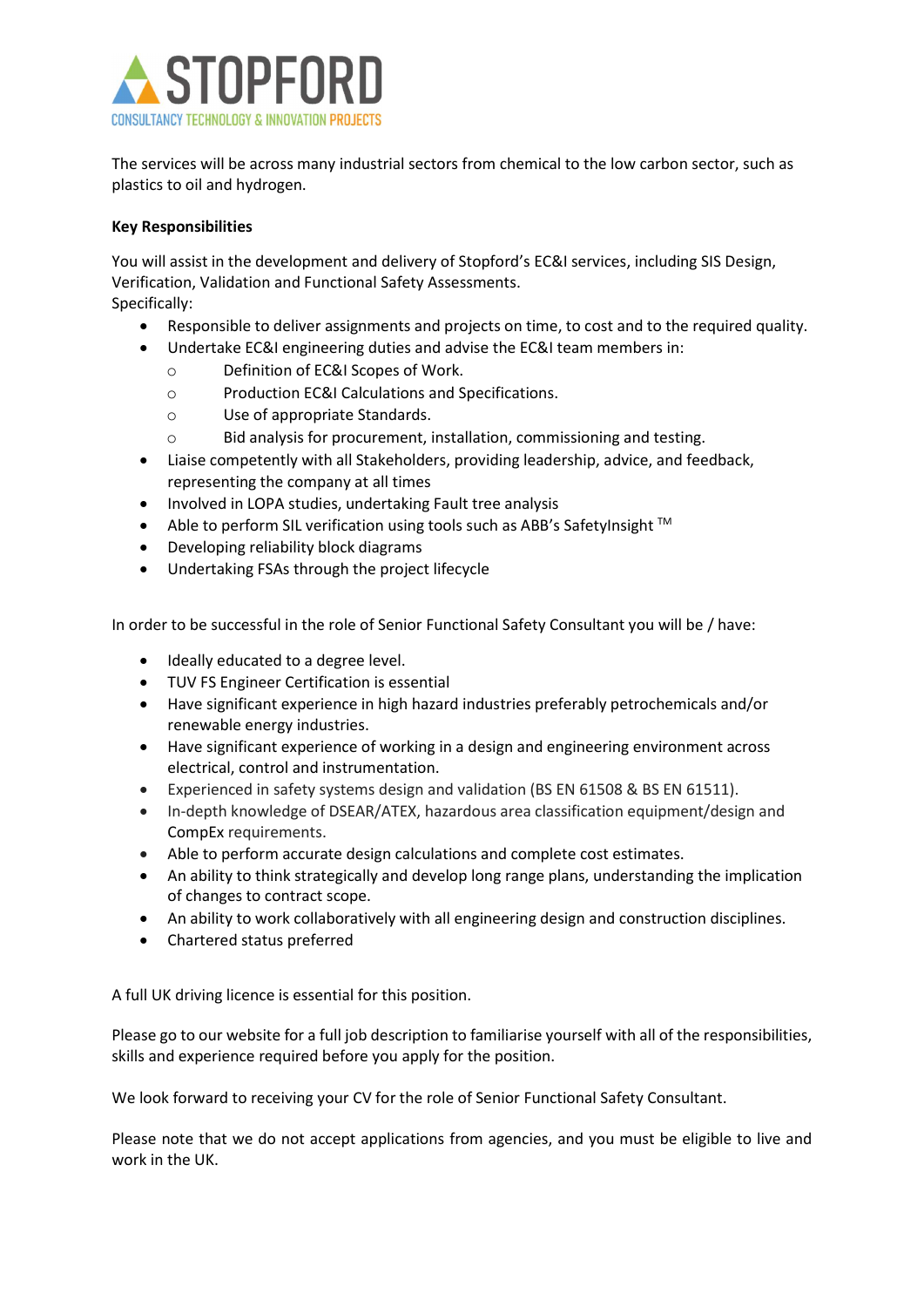

## Closing date: 28 June 2022

Stopford reserves the right to bring forward the closing date if we receive a suitable number of quality applications from which to make a shortlist.  Therefore, we would recommend that you apply as soon as possible.   

Please note that due to the volume of applications we receive we are unfortunately not able to respond to each applicant. If you have not been called for interview within 3 weeks of the closing date, you should assume that on this occasion your application has been unsuccessful.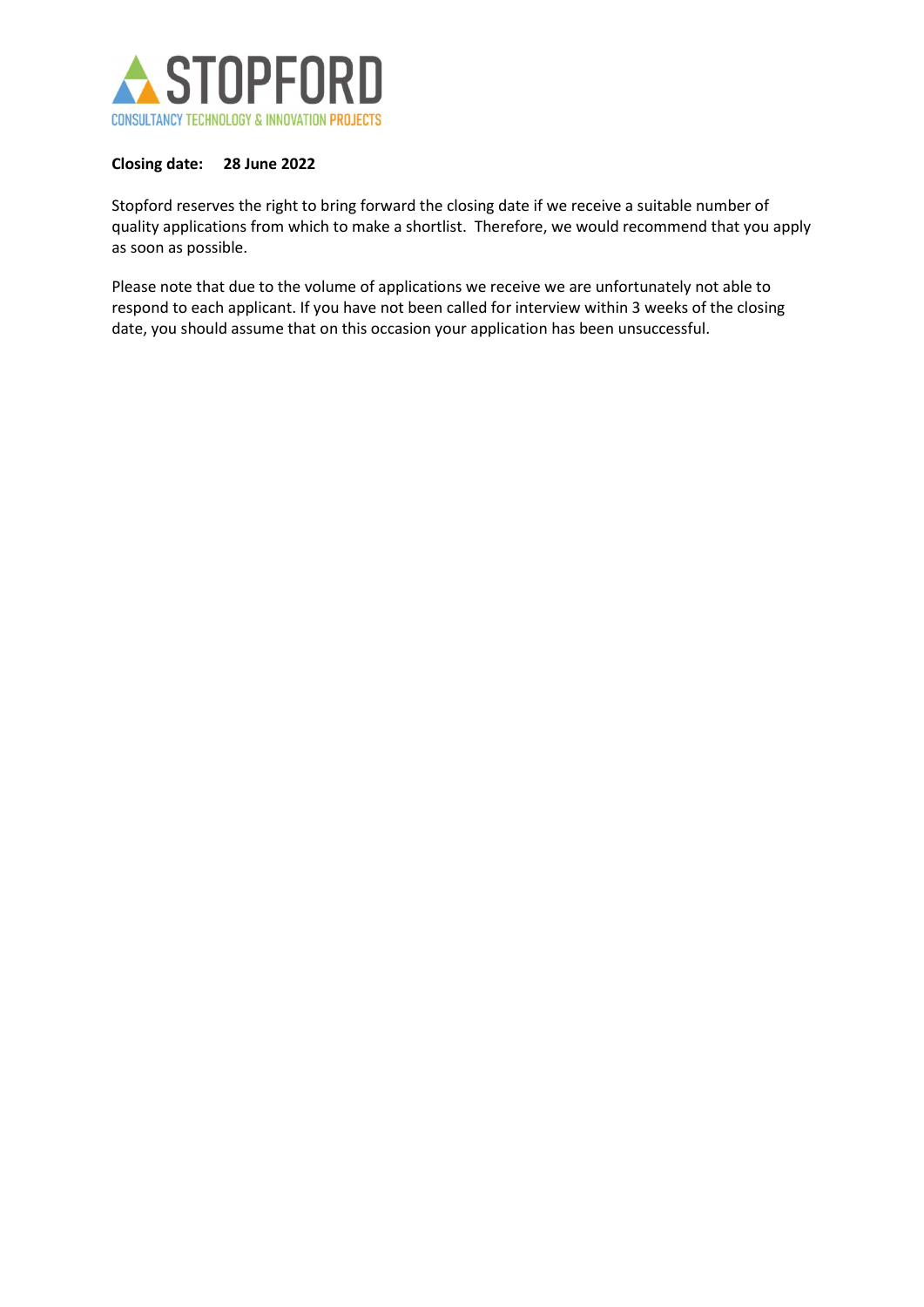

# Job Description

Position: Senior Functional Safety Consultant

Group: Consultancy

Location: Knutsford, Cheshire

#### Mission

Our ambition to lead the way in engineering a sustainable world through the transition to a low carbon economy.

## Values

We value professionalism, equality, fairness, co-operation, and unrivalled expertise.

## **Description**

The Senior Functional Safety Consultant is responsible for the providing Functional Safety and EC&I expertise in order to develop the businesses capability to effectively manage process risk. Reporting to the Lead Process Consultant you will work closely with all disciplines and externally with Stopford's clients.

### Key Accountabilities/Responsibilities

- Take responsibility for developing a high level of EC&I and functional safety expertise within Stopford.
- Responsible to deliver assignments and projects on time, to cost and to the required quality.
- Undertake EC&I engineering duties and advise the EC&I team members in:
	- Definition of EC&I Scopes of Work.
	- **•** Production EC&I Calculations and Specifications.
	- Use of appropriate Standards.
	- Bid analysis for procurement, installation, commissioning and testing.
- Liaise competently with all Stakeholders, providing leadership, advice, and feedback, representing the company at all times
- Ensure that Functional Safety and EC&I services delivered to Stopford's clients are maintained at a high standard.
- In conjunction with the Lead Process Consultant, provide coaching and development of other members of the consultancy team in the area of Functional Safety and EC&I.
- Develop, own and communicate Functional safety and EC&I standards (e.g. SIL studies, LOPA, ATEX compliance etc.)
- Lead functional safety assessments and assist in reviewing existing assessments
- Act as Project Manager on minor projects within his/her areas of expertise where business needs dictate
- Provide advice on Functional Safety and EC&I issues as requested by engineering design teams on specific projects
- Ensure that reports, calculations, and other documents are fit-for-purpose and of a high quality in accordance with the Quality Management System.